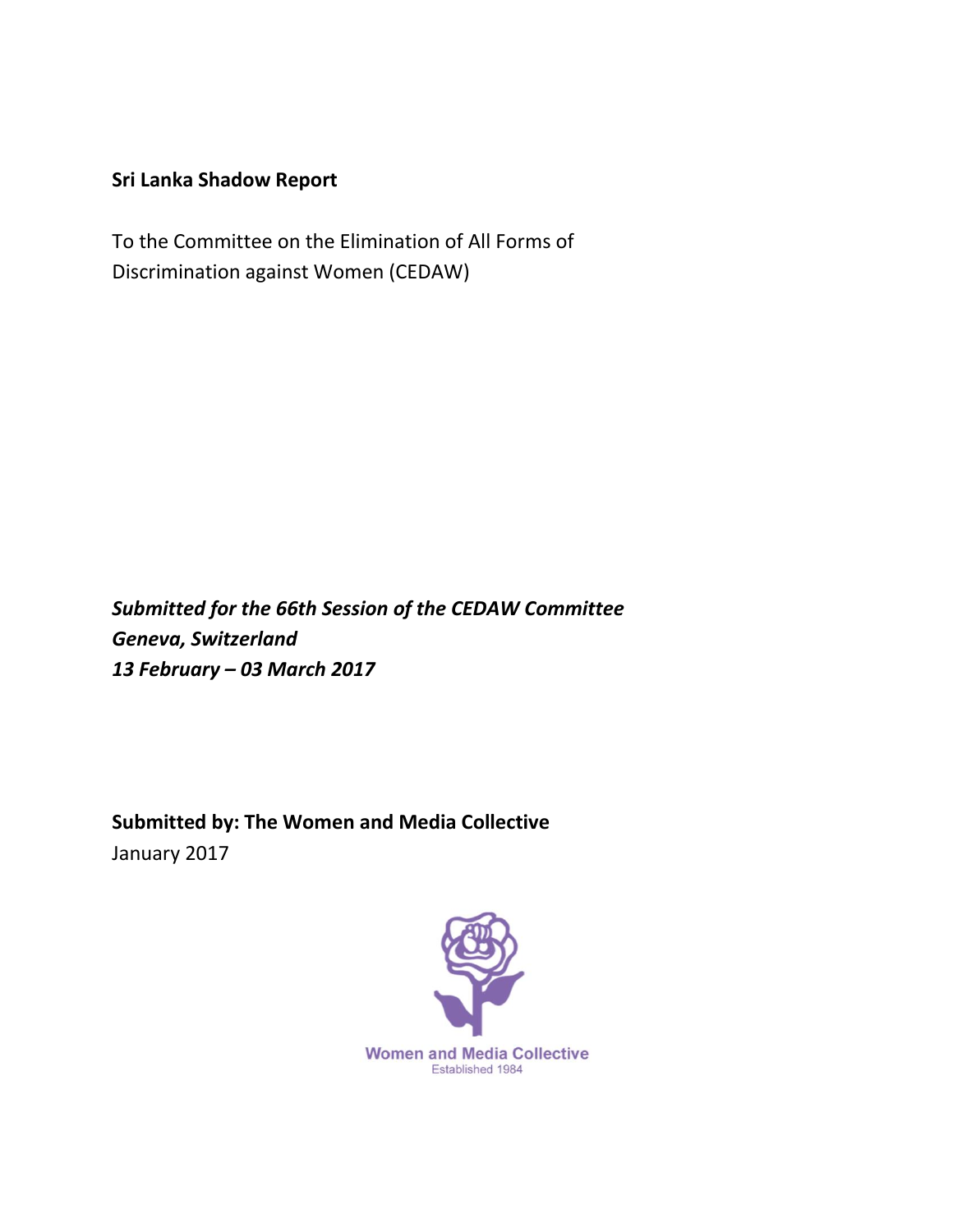#### **Preface**

 $\overline{a}$ 

The Government of Sri Lanka (GOSL) ratified CEDAW in 1981 and submitted its first periodic report to the CEDAW Committee in 1986 and submitted its  $8<sup>th</sup>$  periodic report to the CEDAW Committee in April 2015 (CEDAW/C/LKA/8). Women's organisations submitted Shadow Reports to the CEDAW Committee spanning the years 2011 to 2016 and they included the Women and Media Collective, the Centre for Women's Research, Equal Ground, the Women's Action Network and Fokus Women.<sup>1</sup> These reports focused on State compliance with the Convention and the recommendations made by the CEDAW Committee in its Concluding Observations to the Sri Lankan State following the review of its  $5<sup>th</sup>$  to  $7<sup>th</sup>$ combined periodic report in 2011 (CEDAW/C/LKA/CO/7). They also focussed on gaps and emerging issues. At the 66th Pre-Sessional Working Group committee (PSWG) meeting of CEDAW, Committee required the Sri Lankan State to respond to a list of issues in relation to its eighth periodic report (CEDAW/C/LKA/Q/8).

This NGO shadow report seeks to respond to some of the concerns and questions raised by the CEDAW Committee in its list of issues (CEDAW/C/LKA/Q/8). It will also make a critical assessment of the post war Constitution making and transitional justice and reconciliation processes currently underway in the country emphasizing the conflict's specific impact on women and post war realities faced by women. This report was prepared by the Women and Media Collective (WMC) a non-governmental, non-profit organization working on women's rights in Sri Lanka through a consultative process with women from civil society organisations working at national and local level on women's rights and human rights concerns. The WMC worked in collaboration with Viluthu Centre for Human Resource, Suriya Women's Development Centre, Women's Action Network, Muslim Women's Research and Action Forum, Muslim Personal Law Reforms Acton Group, Abhimani Women's Collective, Stand Up Movement Lanka, Praja Diriya Padanama, and the Women's Resource Centre, Kurunegala. The contributing authors are experts in their respective fields, and included Kumudini Samuel, Sarala Emmanuel, Thiyagi Piyadasa, Thiloma Munasinghe, Hyshyama Hamin, Ermiza Tegal, Sabra Zahid, Shreen Saroor, Anberiya Haniffa, Dhananjaya Tilakeratne, Subha Wijesiriwardene, Sepali Kottegoda, Shyamala Gomez, Inthumathi Hariharathamotharan, Maithreyi Rajasingham and Chulani Kodikara.

While WMC and the women's groups providing information on the issues reviewed used a consultative and participatory process in responding to the questions and identifying issues in the writing of this report it regrets to note that the government's consultations with women's organizations were limited both in outreach and scope. We accessed the State report on the UN website after its submission. It is our hope that we can work with the different agencies of the State, including its gender machinery to ensure compliance with CEDAW and to eliminates all forms of discrimination against women in Sri Lanka.

<sup>&</sup>lt;sup>1</sup> See http://tbinternet.ohchr.org/\_layouts/treatybodyexternal/SessionDetails1.aspx?SessionID=1071&Lang=en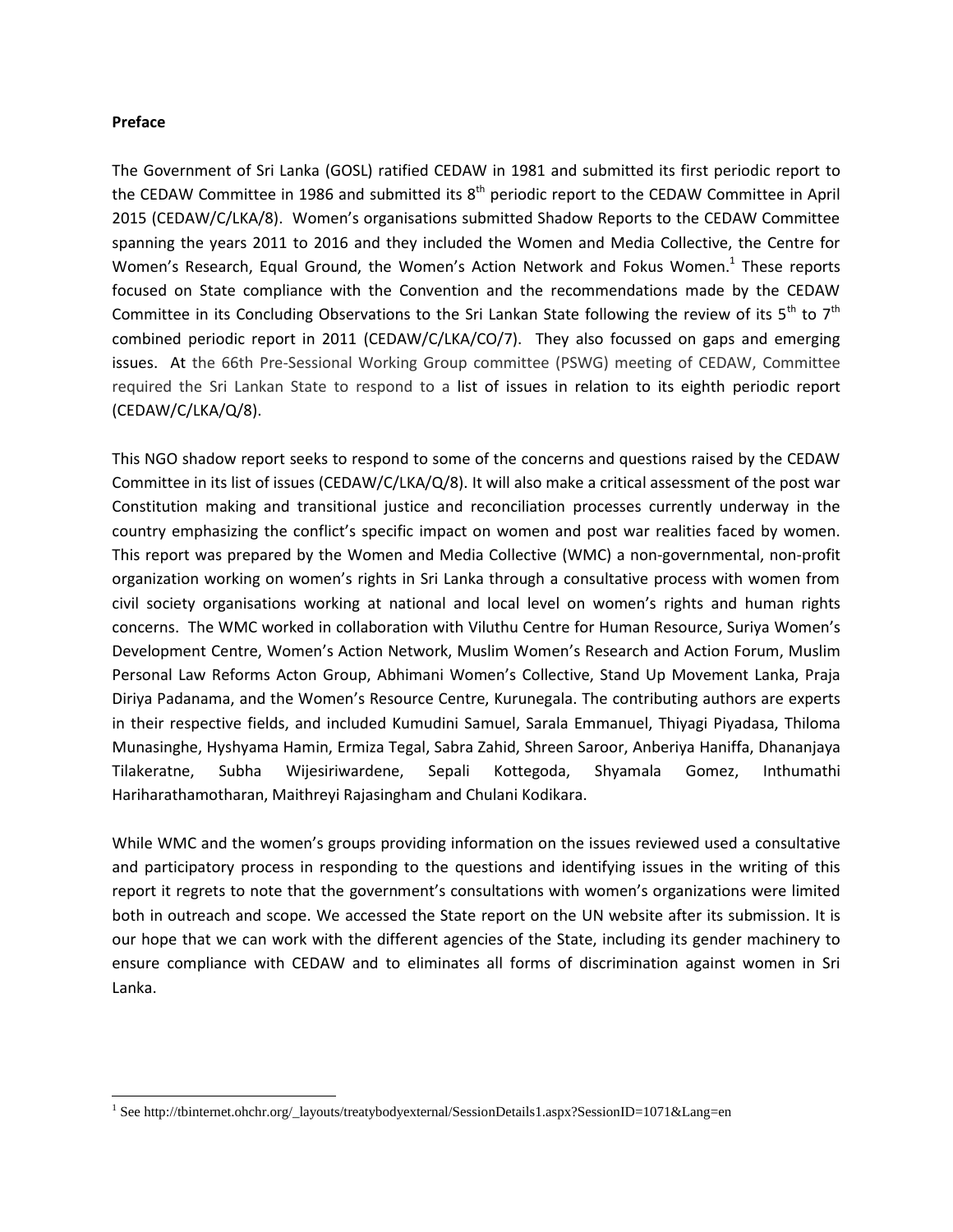### **List of issues in relation to the eighth periodic report of Sri Lanka**

### **1. Legal status of the Convention (CEDAW/C/LKA/Q/8, para.1.)**

The 1978 Constitution of Sri Lankan guarantees equality before the law and equal protection of the law to all citizens and includes a provision to introduce temporary special measures to achieve substantive equality [Art 12 (4)]. However a number of laws on the Statute books discriminate against women including customary, personal and family laws; women's rights to State grants of public land under the Land Development Ordinance, the Vagrants Ordinance and the Brothels Ordinance; Sections 365, 365A and 399 of the Penal Code which discriminate against L(G)BT persons. Furthermore the Constitution contains a provision which prohibits judicial review of past laws written and unwritten notwithstanding any inconsistency with fundamental rights guaranteed to all citizens of Sri Lanka (Article 16) and the Constitution does not provide for redress against the violation of fundamental rights by private actors.

Constitutional provisions on gender equality have been complemented by a Women's Charter (1993) which remains a policy document and has not been translated to law<sup>2</sup>. The standard on the fundamental right to equality therefore needs to be developed in specific legislation and attempts to do so through legislating a Women's Rights Act have been abandoned<sup>3</sup>. The draft Women's Rights Bill also attempted to incorporate the concept of indivisibility of women's rights and proposed setting up an empowered well-resourced independent National Commission on Women that could provide leadership on law and policy reform. This independent Women's Commission has not been established and it does not feature in the recommendations made by the Sub-Committee of the Constitutional Assembly currently drafting the Fundamental Rights Chapter of the proposed new Constitution<sup>4</sup>.

### **Recommendations to the State**

 $\overline{\phantom{a}}$ 

-Review the existing draft bill to establish a National Commission on Women (NCW draft of 2007) in consultation with civil society, women's organizations and the public, and establish a National Commission on Women as one of the independent Commissions within the  $19<sup>th</sup>$  Amendment through Constitutional reforms. And ensure a gender balance in appointments to all independent commissions under the 19<sup>th</sup> Amendment.

-Amend provisions in 1978 Constitution to:

Include non-discrimination on the basis of sexual orientation and gender identity and also incorporate a broader definition of the right to equality as in the draft constitution of 2000.

<sup>2</sup> *Report of the Leader of the Opposition's Commission on the Prevention of Violence against Women and the Girl Child*. Commission on the Prevention of Violence Against Women and Girls, Sri Lanka. (2015). Accessed at <http://www.childwomenmin.gov.lk/English/downloads/reports>

<sup>&</sup>lt;sup>3</sup> Wide ranging consultations were held and draft legislation prepared – refer Women and Media Collective Shadow Report to CEDAW July 2010 available at

http://www2.ohchr.org/english/bodies/cedaw/docs/ngo/WMD\_SriLanka48.pdf

<sup>&</sup>lt;sup>4</sup> See the Sub-Committee's tri-lingual report at http://english.constitutionalassembly.lk/images/pdf/01-Fundamental-Rights-ste.pdf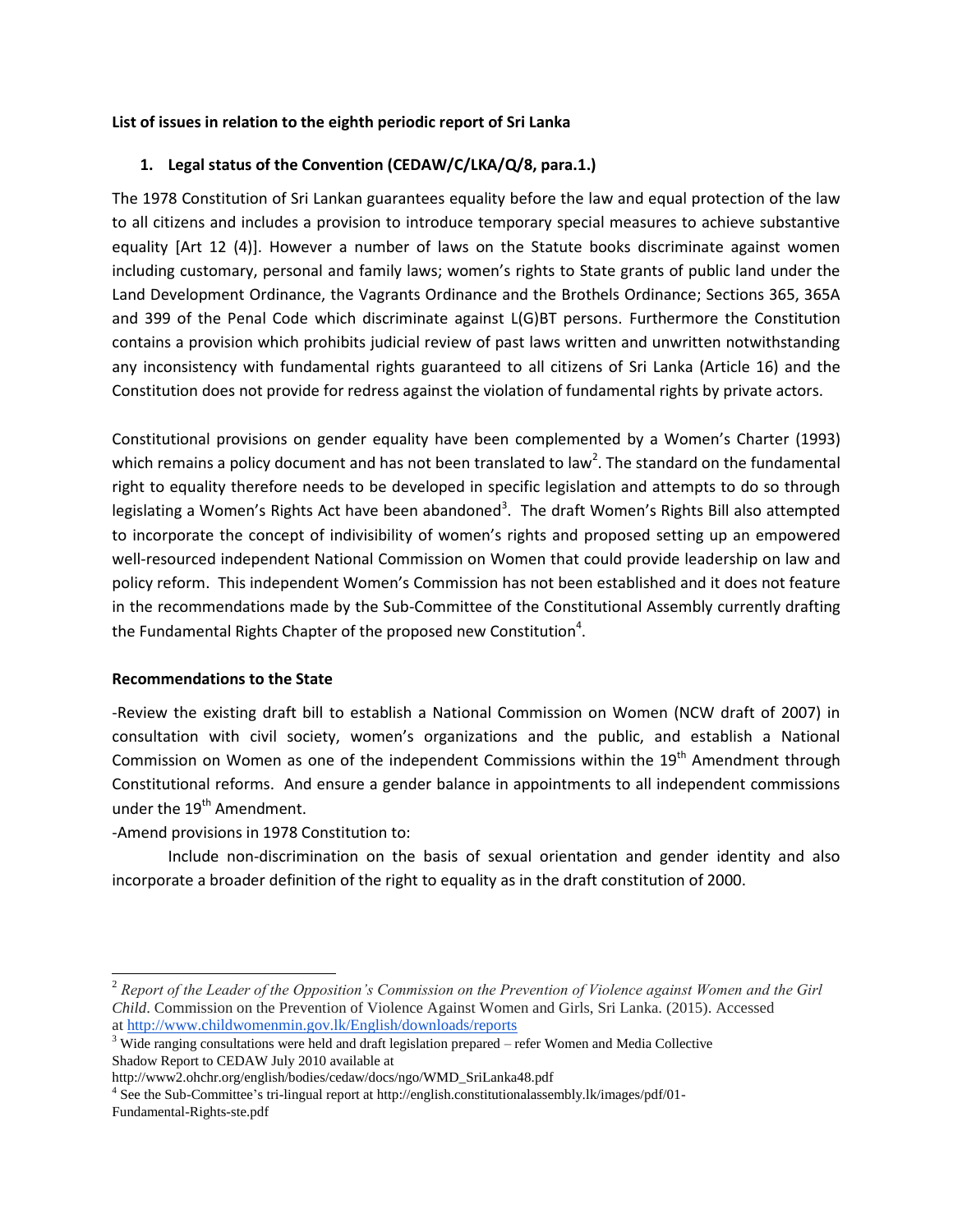-Recognize liability of non state actors for violations of the equality clause of the constitution. (An Equal Opportunities Act may be required to clarify scope of liability of non state actors especially in the corporate sector and private sector in light of the Sustainable Development Goals).

# **2. Discriminatory Laws** (CEDAW/C/LKA/Q/8, para.4.)

There have been no efforts to reform customary and family law and integrate the constitutional standards of equality (Art 12) and CEDAW commitments, despite the Concluding Comments of the Committee on Sri Lanka's initial and periodic reports.

The Muslim Marriage and Divorce Act of 1951 (MMDA) has a number of discriminatory provisions with regard to marriage, divorce, maintenance, inheritance, property rights and limit access to justice for Muslim women. Discriminatory principles in the Kandyan law on divorce and inheritance continue to be applicable to a minority of Sinhala women, as do limitations on property rights in Tesawalamai law applicable to a minority of Tamil women in Jaffna. The state has not used comparative jurisprudence in Islamic countries or laws in South Asia and, undertaken a review of these laws as repeatedly suggested by the CEDAW Committee in its Concluding Comments. Reform of the personal law continues to be considered a politically sensitive issue. There is a perception that these laws are 'customary' and reform will infringe cultural or religious sensitivities despite the clear information base on influences of colonial law on the customary laws.<sup>5</sup>

The Sri Lankan government has the primary duty to redress these discriminatory provisions and practices against Muslim women and must ensure that the law protects rather than discriminates on the basis of gender or religion. However it has sought to abdicate this responsibility and has put the onus on the Muslim community (through primarily male interlocutors) to decide on the nature and extent of reforms to the MMDA and the Quazi Court System. A Committee appointed by the Minister of Justice, to propose reforms in MMDA in 2009 has not yet submitted their report, 8 years since starting work. Nor has the State moves expeditiously to act on considered recommendations made an independent Committee on Muslim Personal Law Reforms initiated by the Muslim Women's Research and Action Forum (MWRAF) comprising of prominent Quazi judges, lawyers and MWRAF members.

No reforms have been introduced in the MMDA using comparative jurisprudence, as proposed by the Committee in 2002 in the Concluding Comments. In the ongoing Constitutional reform process too recommendations by government sub-committees on repeal of Article 16(1) of the Constitution (which does not allow for judicial review and repeal of discriminatory laws), continues to recommend an exemption for Personal Laws (including MMDA) despite numerous submissions and appeals by Muslim women's groups calling for repeal of Article 16(1). The State continues to place greater weight to the opinions and recommendations of male Muslim MP's and religious leaders, rather than Muslim women's groups and women and girls directly affected by MMDA. Conversely, as reported by the Muslim Women's Research and Action Forum, Muslim men led by the Colombo District Masjids

 $\overline{\phantom{a}}$ 

<sup>&</sup>lt;sup>5</sup> refer Women and Media Collective Shadow Report to CEDAW July 2010 available at http://www2.ohchr.org/english/bodies/cedaw/docs/ngo/WMD\_SriLanka48.pdf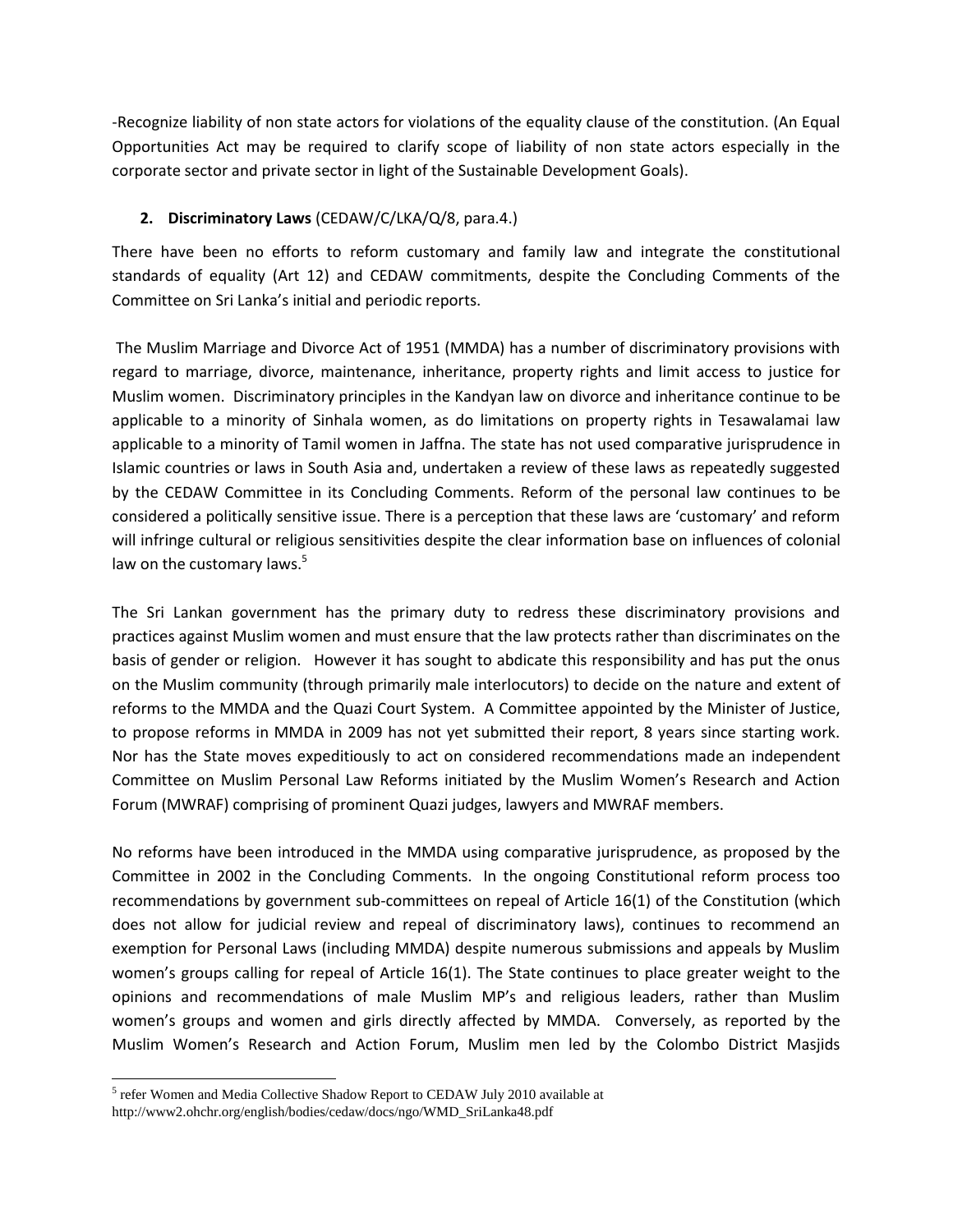Federation has initiated a petition among men to collect signatures against amendments to the Muslim Marriage and Divorce Act.

The discrimination against women entrenched in the Land Development Ordinance 1935 (LDO) continues to operate to-date. Despite women's groups consistent advocacy for the reform of these provisions since 2005, and CEDAW Committee recommendations (CEDAW/C/LKA/CO/7, para. 17(b); (CEDAW/C/LKA/Q/8, para.4 (c).) and the inclusion of such reforms in national action plans on women and human rights with expected timelines for its adoption into law, amendments to the discriminatory Schedule III of the LDO have yet to be made.

### **Recommendations to the State**

 $\overline{a}$ 

-Ensure substantive reform to Muslim Personal Law without delay so that no provision or procedure entailed within it violates rights of Muslim women and girls. And that it ensures equality for both husband and wife.

-Repeal Article 16 of the Constitution and replace it with an Article that recognises the supremacy of the Constitution and allows for the review and repeal of all discriminatory legislation including past and present laws, and post enactment in the future, that violate the fundamental right to equality and other fundamental rights.

-Repeal or amend discriminatory customary or personal laws that infringe on human rights of women.

### 3. **Women's Engagement in the Constitutional Reform Process (CEDAW/C/LKA/Q/8, para.5.)**

Constitutional Reform was a key mandate of the current government and the Cabinet of Ministers appointed 20 persons, of whom only 3 were women, to the Public Representations Committee on Constitutional Reform (PRCCR) to begin a consultative process. Committee members were nominated by political parties and some were appointed to represent civil society. The PRCCR sought written and oral submissions on Constitutional Reform and began work in January 2016. The Women and Media Collective initiated a process of consultations with women's groups, civil society organisations, and experts in constitution making to facilitate interventions to the PRCCR and women from all districts of the country made representations before it. Their submissions dealt inter alia with The Supremacy of the Constitution, the Bill of Rights, an inclusive equality and non-discrimination clause, electoral reforms and women's representation, affirmative action, independence of the Judiciary and other legal institutions; independent commissions, including a women's commission, judicial review of legislation and devolution of power.

The PRCCR report acknowledged the "large number of women's organisations made submissions from each district" (p.115)<sup>6</sup> and recorded that Women's representations covered all areas of the Constitution. They noted "the importance of ensuring the supremacy of a rights based Constitution which would allow for both the protection of women's rights as well as provide a basis for legal action in

<sup>6</sup> Report on Public Representations on Constitutional Reform, Public Representations Committee on Constitutional Reform, May 2016. Available at

https://www.colombotelegraph.com/wpcontent/uploads/2016/05/PRC-Report-English-Final.pdf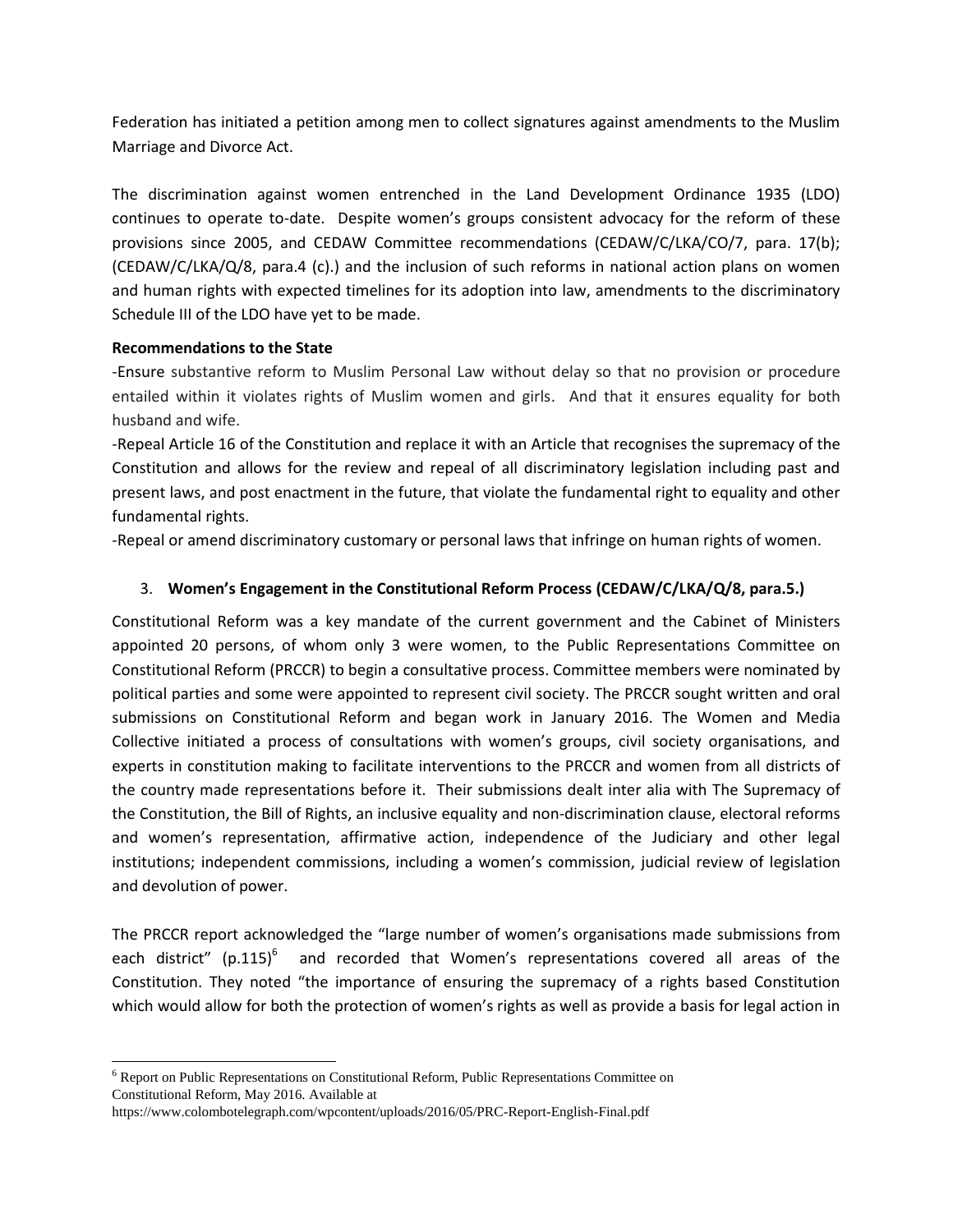the event of any discrimination" (p.115). The PRCCR proposed that the Bill of Rights should enshrine a special section on the Fundamental Rights of Women (pp.115, 116).

Once Public Representations Committee on Constitutional Reform completed its sittings and submitted its report, Parliament was converted into a Constitutional Assembly (CA) to study the recommendations and deliberate on a new constitution. The CA appointed six sub-committees to work on Fundamental Rights, Judiciary, Law and Order, Centre Periphery Relations, Public Finance and the Nature of the State. A steering committee on constitutional reform headed by the Prime Minister was also appointed to oversee the drafting process. All these Committees were made up of representatives of all political parties in Parliament. However while the Deputy Chair of the Constitutional Assembly is a woman, the Steering Committee has only one woman among 21 members. None of the Sub Committees, comprised of 11 members each were headed by women and some Sub Committees has no women's representation.

Unfortunately this process of deliberation is not as open as the PRCCR deliberations and women's groups were only able to get an appointment with the Fundamental Rights Sub Committee. However despite wide ranging submissions from women and the recommendations of the PRCCR, and the Fundamental Rights Sub Committee, the draft Bill of Rights proposed by the Sub-Committee does not include a section on women while it does include sections on the rights of children, the disabled, senior citizens, etc. and it also fails to include an Independent Commission on women.<sup>7</sup>

The Equality Clause of the Constitution: From the point of view of equality in outcomes, present formulations of equality need to be expanded to explicitly acknowledge not only formal but also substantive equality for women (as well as other groups). While "equal protection" focuses on processes or formal equality the "equal benefits" draws attention to outcomes, more in line with substantive equality. This is crucial not only in terms of advancing affirmative action but also rethinking equality in a more comprehensive way, especially given conservative jurisprudence in Sri Lanka on equality. This however does not preclude a proviso that allows for special measures for disadvantaged groups, which would not constitute discrimination as such.

The nondiscrimination clause should specify both sex and gender among its protected characteristics. The clause on nondiscrimination should also explicitly recognize equal opportunity as a corresponding legal obligation and not be relegated as it has been to any non-binding sections of a new Constitution. Equal opportunity language should be included in relevant articles of the Fundamental Rights chapter to enshrine Sri Lanka's obligations on economic, social, civil and political rights of women. Grouping women, children, persons with disabilities, and other minority groups together should be avoided as each group has distinctive needs.

 $\overline{\phantom{a}}$ 

 $7$  Report of the Sub Committee on Fundamental Rights. Available at

http://english.constitutionalassembly.lk/images/pdf/01-Fundamental-Rights-ste.pdf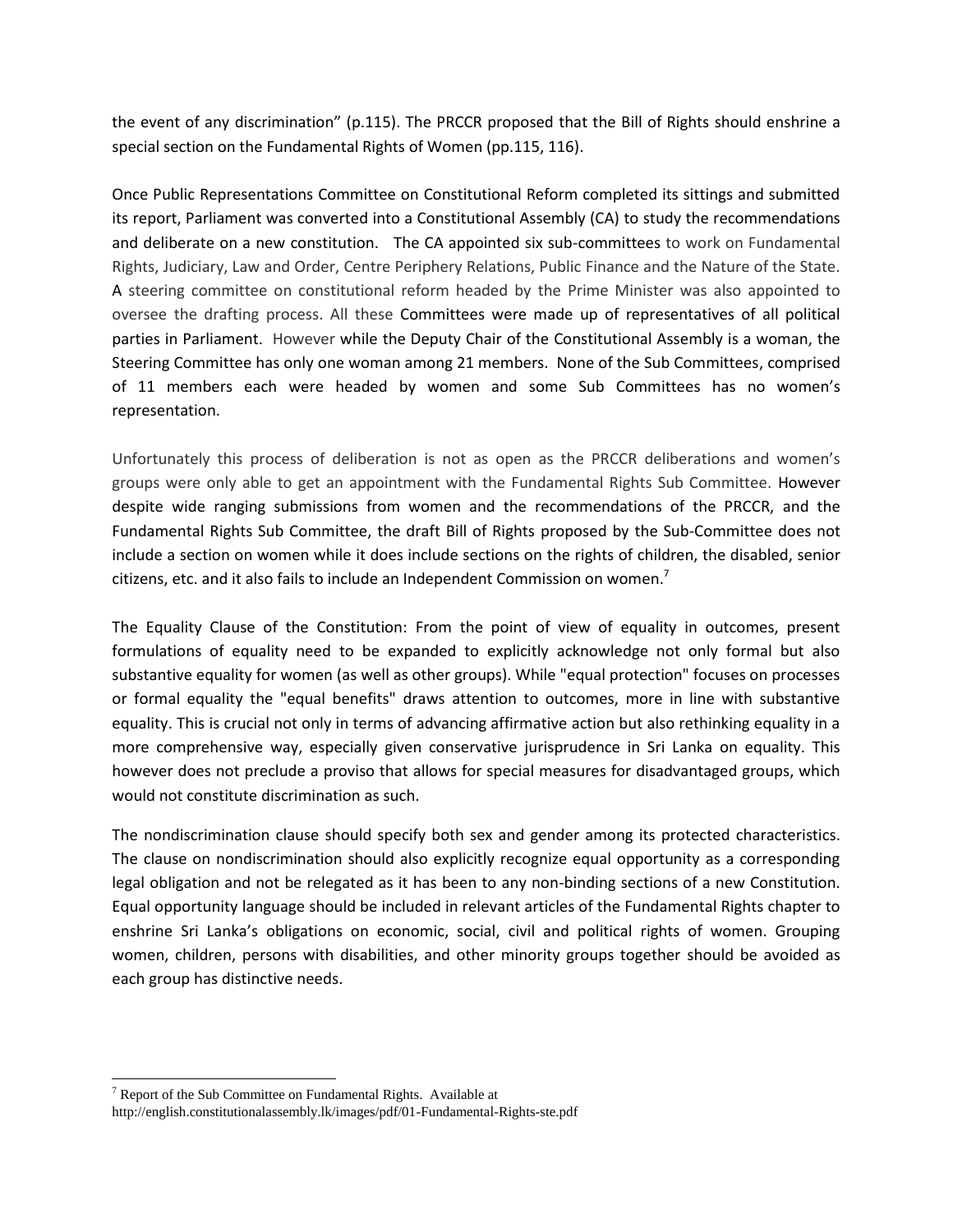#### **Recommendations to the State**

**-**Strengthen and expand the Equality and Non-Discrimination Clauses of the proposed Constitution as suggested above.

-Include a section on Women in the Fundamental Rights Chapter as recommended in the report of the Public Representations Committee on Constitutional Rights (pp.115, 116).

### **4. Stereotypes and harmful practices (CEDAW/C/LKA/Q/8, para.11.)**

Gender-stereotyping still negatively affects women and women's lives in Sri Lanka. The abysmally low numbers of women in politics and the reluctance of male led political parties political leadership to introduce affirmative measures both within their political parties as well as at the level of Parliament and Provincial Councils attest to this fact. This position is justified '…on various questionable grounds including marinating that very few women are interested in politics and that women's political representation is antithetical to Sri Lankan culture and that this demand is fuelled mainly by middle class 'NGO women' who are trying to force women into politics.

Where gender stereotyping and gender roles are really visible and deeply problematic is within Sri Lanka's education system and curricula. 'Rather than challenging gender norms and stereotypes, education has played a significant role in perpetuating them<sup>'8</sup>. Schools are also places for reinforcing harmful gender stereotypes and gender roles even when they follow the co-education model; 'Whether it is the way teachers only call upon female students to sweep classrooms or ask only the male students to move desks, gender roles and responsibilities are assigned in the day to day life of the school through teacher-student and student-student interactions.<sup>,9</sup> The essay continues, 'Interviews with civics teachers, analysis of the civics curriculum, discussion with students and classroom observations show that there exist two key challenges to promoting gender equality in Sri Lanka through education. These include strong gender biases and ideologies held by teachers and a curriculum particularly social studies and civics curricula and a school system that emphasizes the protection of culture and tradition at all cost. These factors work in tandem to maintain the status quo when it comes to challenging traditional gender norms.' These examples indicate clearly that gender role stereotyping is not on the decline and needs to be dealt with seriously.

### 5. **Impact of Conflict on Women**

# **(CEDAW/C/LKA/Q/8, para.6.)**

 $\overline{a}$ 

The vulnerable groups named in the State report - female headed households, single women, internally displaced women, war widows and former female combatants continue to suffer discrimination, sexual and gender-based violence, harassment and abuse, from within their own community and from the authorities, including at the hands of the military.

<sup>&</sup>lt;sup>8</sup> [https://www.opendemocracy.net/5050/thursica-kovinthan/teaching-gender-inequality-textbooks-and-traditions](https://www.opendemocracy.net/5050/thursica-kovinthan/teaching-gender-inequality-textbooks-and-traditions-in-sri-lanka)[in-sri-lanka](https://www.opendemocracy.net/5050/thursica-kovinthan/teaching-gender-inequality-textbooks-and-traditions-in-sri-lanka)

<sup>9</sup> [https://www.opendemocracy.net/5050/thursica-kovinthan/teaching-gender-inequality-textbooks-and-traditions](https://www.opendemocracy.net/5050/thursica-kovinthan/teaching-gender-inequality-textbooks-and-traditions-in-sri-lanka)[in-sri-lanka](https://www.opendemocracy.net/5050/thursica-kovinthan/teaching-gender-inequality-textbooks-and-traditions-in-sri-lanka)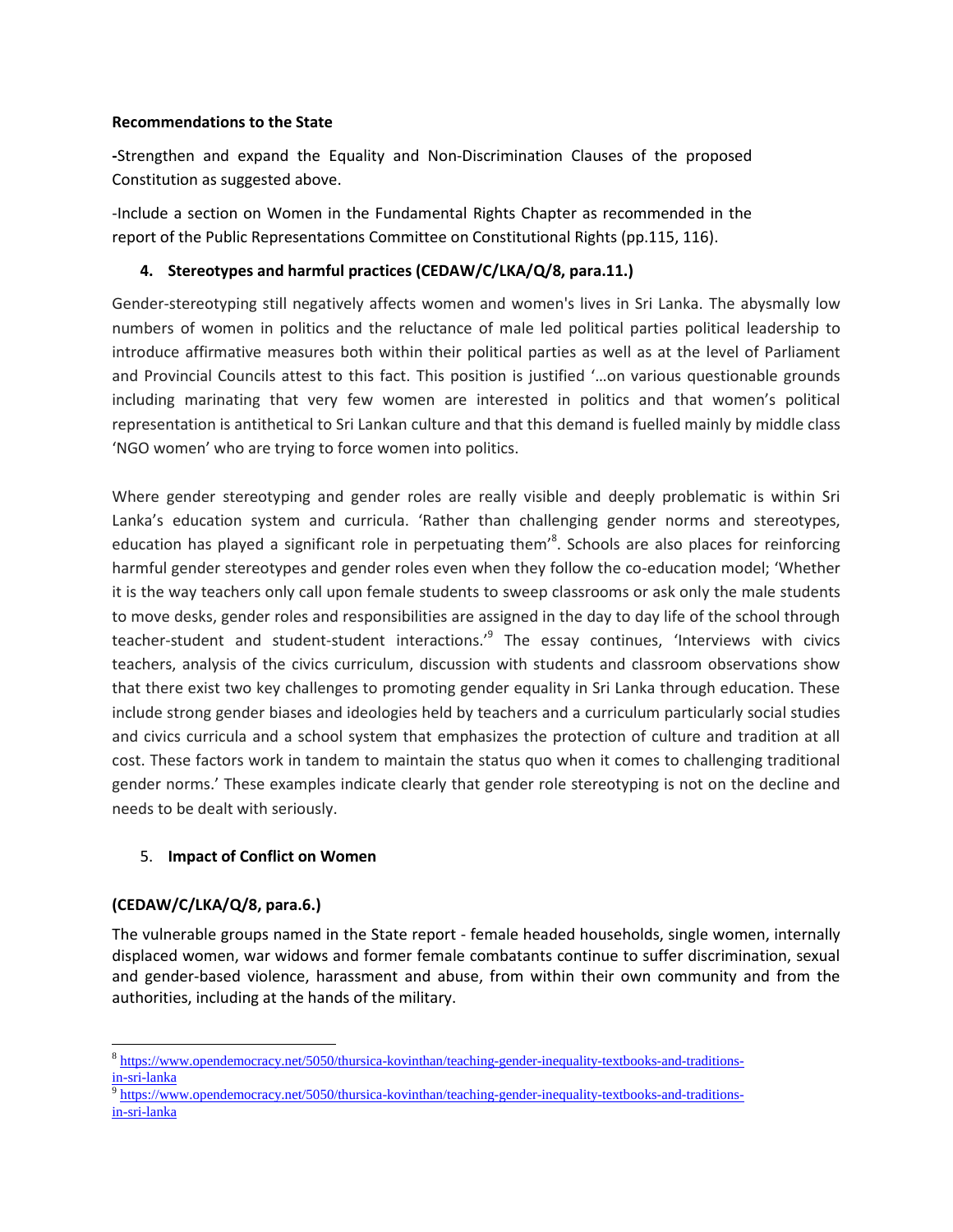(a) These vulnerable groups of women do not feel safe in making complaints to authorities on any discrimination, abuse or violence against them. In most instances, it has been those law enforcers or decision makers that have been perpetrators. Statistics indicate very low numbers in prosecution in comparison to the incidents reported to civil society members. The lack of access to law regulators, particularly the absence of Tamil women police officers exacerbates this problem as language barriers adds to their challenges. In addition, there is no transparent and accountable monitoring mechanism in place to measure whether recommendations/instructions are sufficient, their implementation and effectiveness to ensure the protection of women.

(b)The State has made some arrangements for WHH (women heads of households) like for example the FHH (Female headed household) Centre in Kilinochchi. However, the Centre was declared open in 2015 November by the Ministry of Women Affairs on a day of harthal (public protest for the disappeared) and a representative of the Ministry (Women Affairs) informed in March 2016 in a public meeting to have no proper staff to manage it. Thus far it is not clear as to the role of this Centre and there is lack of transparency and clear plan for other measures taken or to be taken by the State which appear to be ad hoc. Present statistics of the state indicate that one in every four households is FHH. However, there is no clear inclusive definition for WHH/FHH to include women whose husbands or main male members have or are died/missing/disappeared/enforced disappeared/ disabled/ separated/ divorced/ asylum seekers/migrated/abandoned. Lack of definition and un-categorised data leaves it to doubt as to who is included in the present data and if policies are formulated it is doubtful that they will be reflective of the concerns of specific groups of WHH/FHH and whether categories of FHH/WHH will be marginalised.

### **Recommendations to the State**

-Put in place a monitoring mechanism to ensure that the instructions issued by the President in 2016 to the security forces and the Inspector General of Police on the prohibition of SGBV, torture, rape and other human rights violations are adhered to.

-Develop a rights-based (civil, political, socio-economic and cultural rights) and inclusive national policy on women heads of households that recognises their heterogeneous character and the diverse conditions of such households. Ensure fullest participation of women heads of households in policy and plan and build in an accountable monitoring mechanism to oversee implementation.

-Provide for quota or law promoting political representation of WHH/FHH in all levels

# **(CEDAW/C/LKA/Q/8, para.7.)**

The data from the State available on SGBV to the public is not categorised according vulnerable groups of women. Fear and intimidation, lack of Tamil police officers at police desks, militarisation of the North and East and the culture of impunity that exists prevents women from making formal complaints of SGBV. In addition to that out of the total formal complaints made to authorities many continue to pend both at the investigative level and prosecution level with very low numbers of convictions actually being reached. Cases drag on for long periods of time with multiple hearings without recourse to the victims providing greater chances for intimidation and re-victimisation. Furthermore, the normalisation of the use of PTA to investigate offences not related to those stipulated in the Act, such as in the case of Vithya Sivaloganathan is worrying and should be stopped immediately.

The Government of Sri Lanka has presently drafted SGBV policy and National Action Plan to address this concern. However, the drafted plan lacks focus on developing and increasing access to justice of marginalised and vulnerable women. The plan also does not address the issue of backlog of cases still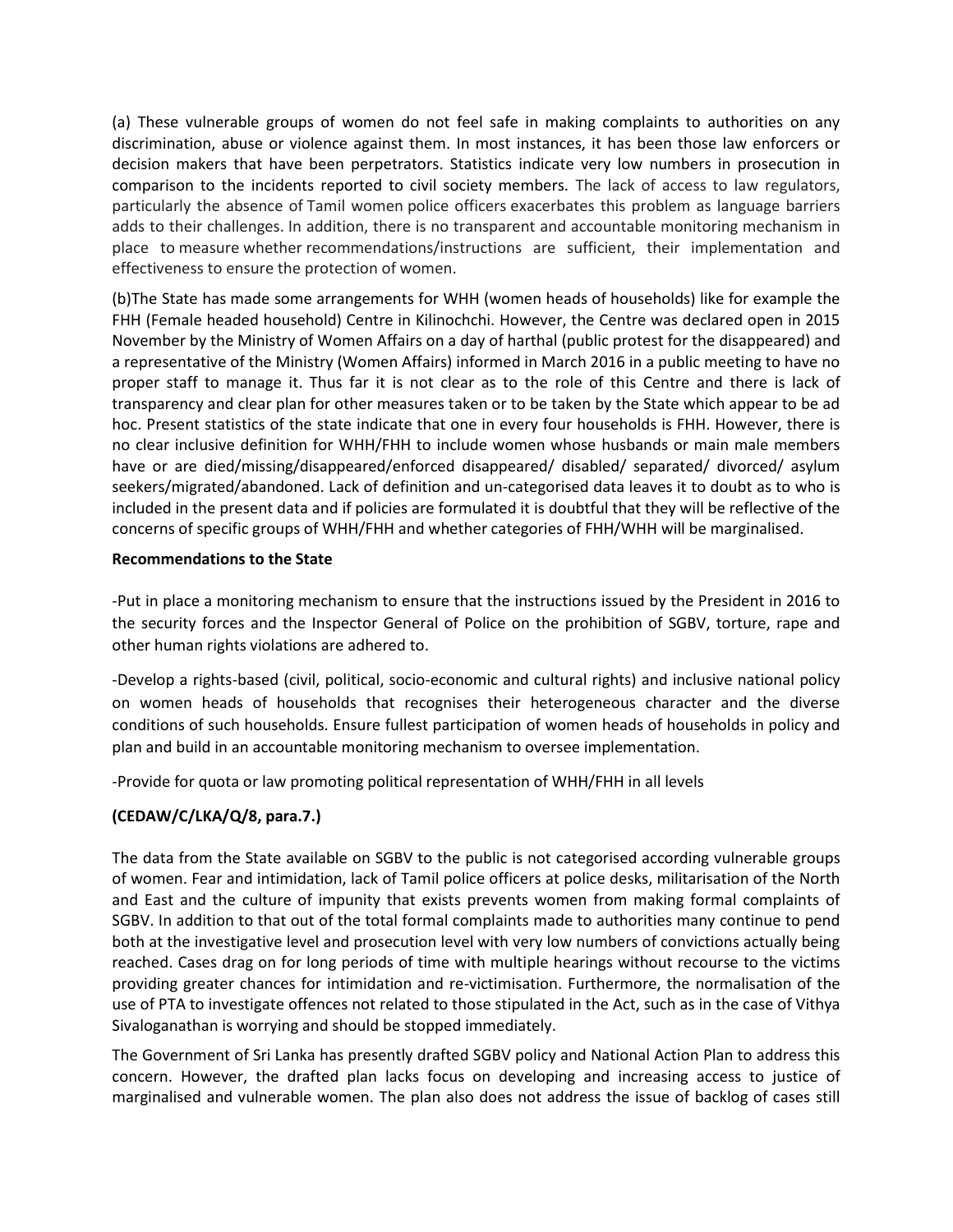pending at investigation, lacks plan and vision to include long term medical, psycho-social, recovery, and rehabilitative support for victims and survivors of violence and fails to prioritise or bring special measures of the State for the protection of women, particularly vulnerable women.

#### **Recommendations to the State**

-Ensure prompt and impartial investigation, prosecution, and punishment of those who are accused of rape and sexual abuse of women and girls by:

Appointing a special team to expedite cases that are pending in the Attorney General's Department and expedite investigations by prioritizing SGBV cases and appointing a special unit for that purpose;

Increasing women's desks in police stations and ensure that Tamil-speaking women and women translators are available at all police stations in Tamil-speaking areas and are always present when women are being questioned or photographed or house visits are made by the police.

Issuing guidelines to state entities that adopt zero tolerance for sexual exploitation and/or sexual bribery of women by state officers and investigate, prosecute, and punish all cases of sexual bribery or harassment/abuse by government employees; end the process of merely transferring abusive government employees rather than investing and punishing them; and,

Providing short term and long-term medical, psycho-social, recovery, and rehabilitative support for victims and survivors of violence

-Demilitarize the north and east, especially by removing troops and camps, ending the military footprint in governance and economic areas, release military occupied lands and redistribute military controlled common lands and farms in ways that benefit women;

### **(CEDAW/C/LKA/Q/8, para.8.)**

There lies a clear linkage between the human poverty index of the districts and prevalence of marginalised and vulnerable women's groups. Women are vulnerable to sexual bribery and exploitation in the post-war structures, particularly marginalized women such as FHH and female ex-cadres. There here have been a growing number of conflict affected women voluntarily or involuntarily heading families. They have been left to fend for themselves and their children and to assume multiple roles as breadwinners and caregivers. Militarization (particularly in the North and East) and the paralyzed law and order situation has not only impacted women's security in general but also placed obstacles on northern women's access to land, housing, and other resettlement assistances in the post-war context. They need to rely on assistance to resume their livelihoods in subsistence cultivation, animal husbandry, small businesses and cottage industries or the informal workforce. These women do not have access to resources and markets and get entangled in debt traps with the impossibility of ever overcoming them. Poverty and cultural marginalisation prevents these women from accessing basic social and economic services.

### **Recommendations to the State**

-Ensure universal access to social security for all women, especially women heads of households, those with disabilities, ex-combatants, the landless and other vulnerable groups of women and that the proposed reforms of the welfare system are rights-based and expand access to social security in terms of coverage and depth.

-Ensure equal access of all women to housing and land, including by amending the Land Development Ordinance that restricts the right to inheritance of women and girls;

-Recognize the full range of economic, cultural, civil, political and social rights in the new Constitution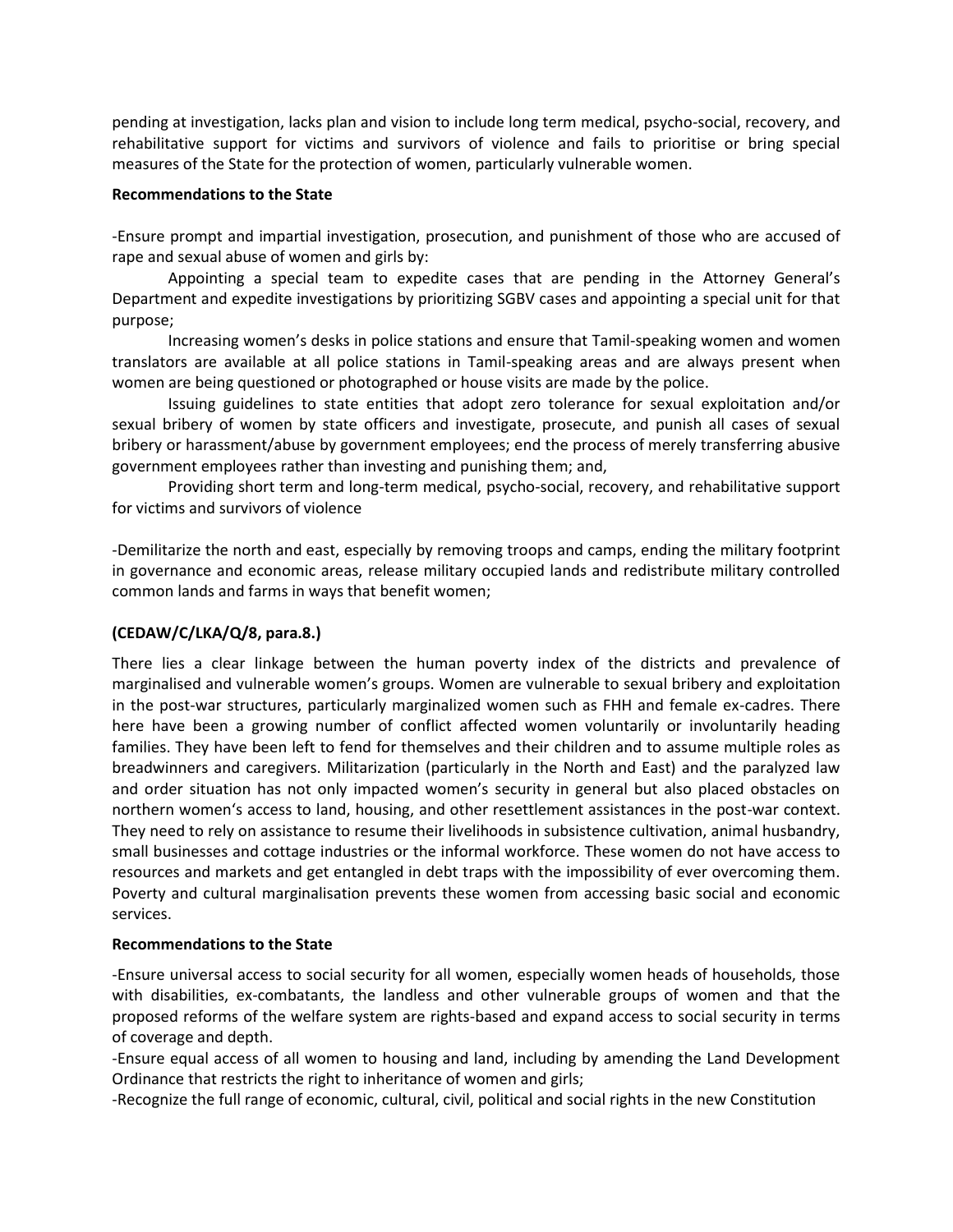-Ensure viable and sustainable livelihood support to women in the North and East in a manner that does not enhance indebtedness and is provided according to broader development approach that is empowering and subject to periodic assessment.

### **(CEDAW/C/LKA/Q/8, para.9.)**

There is continuation of intimidation and surveillance of ex-combatants and women from minority groups. The livelihood projects planned are not gender sensitive and lack the participation of female excombatants. There remains a huge vacuum in relation to policy and plan concerning women's security.

### **Recommendations to the State**

-Eliminate all surveillance of rehabilitated ex-female cadres and help them access preferred and sustainable livelihoods.

-Reintegration of female ex-cadre and provide continuous support to them through the government civil structures like women development officers

-There must be a reparation program that are specially designed for female Ex Cadres who were injured in the war. Such reparation programmes should provide a proper shelters equipped with medical care for the disabled female ex- cadres who are living alone, are dependents and required to be constantly under medical care.

### **6. National Machinery for the Advancement of Women (CEDAW/C/LKA/Q/8, para.10.)**

The Gender Machinery of the State continues to be quite marginal in policy formulation at the national level. There is also insufficient policy continuance and coherence in the area of gender and women's rights interventions. For instance the The Plan of Action Supporting the Prevention of Domestic Violence Act of 2005 developed through an extensive and inclusive consultation process was not operationalized. In its place, the Ministry of Women and Child Affairs developed a Policy Framework and National Plan of Action to address Sexual and Gender Based Violence in 2016 parallel to a Task Force authorised by the Prime Minister to develop recommendations from the Leader of the Opposition's Commission on Violence against Women and the Girl Child. The recommendations of these two initiatives were not effectively integrated and the State has moved to develop a National Action Plan on Human Rights with a section on gender. In the meanwhile the Ministry of Sustainable Development and Wild Life has been tasked with operationalizing the 2030 Development Agenda with little input from the Ministry of Women and Child Affairs and insufficient coherence across the SDGs for gender aware policy development.

### **7. Gender-based violence against women**

# **(CEDAW/C/LKA/Q/8, para.13.)**

The Action Plan to combat gender-based violence against women—titled "Policy Framework and National Plan of Action to address Sexual and Gender-based Violence (SGBV) in Sri Lanka 2016-2020", approved by the Cabinet (June 2016) and launched (November 2016) is silent on violence perpetrated against LBT persons and does not address grave violence perpetrated against commercial sex workers.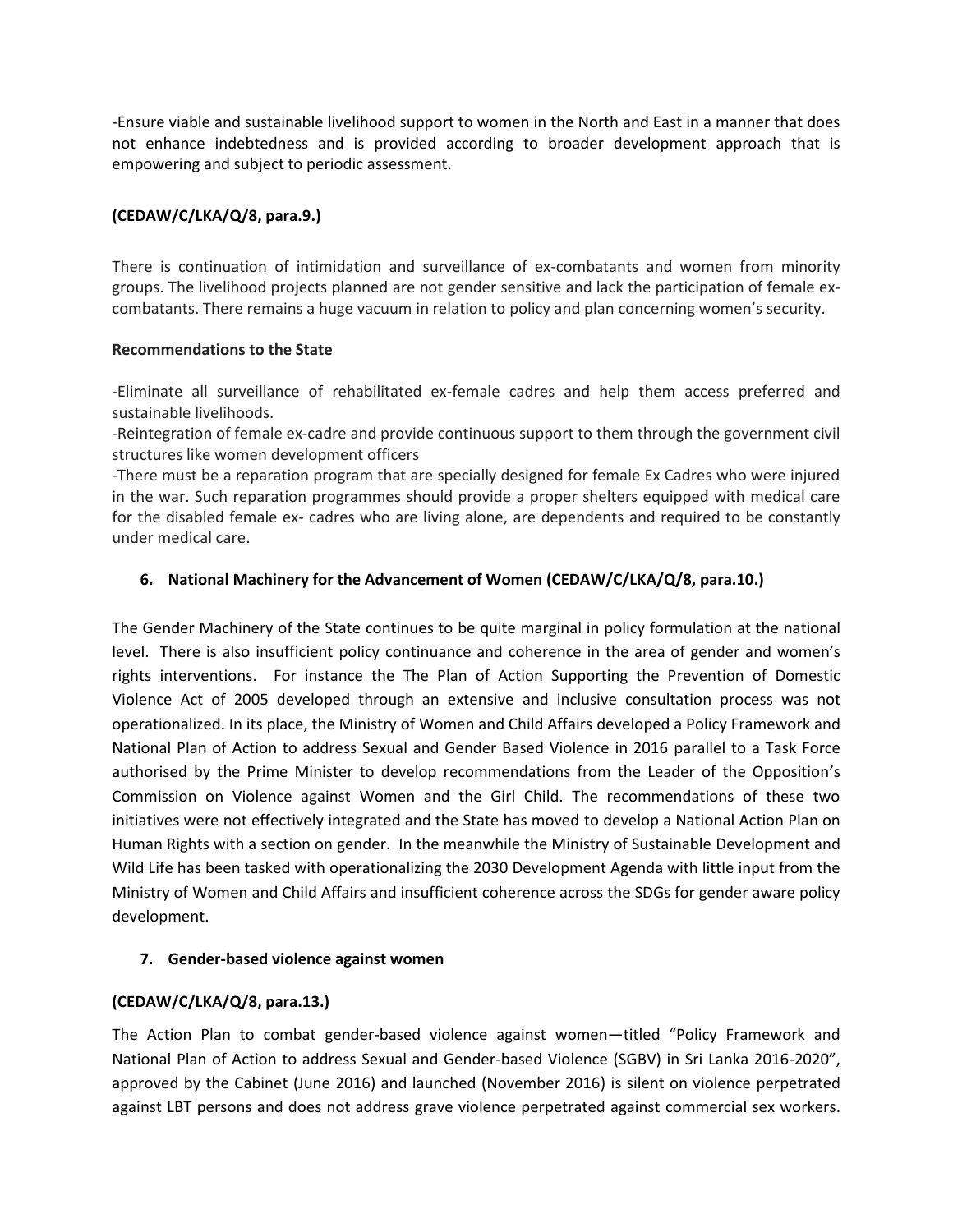It therefore fails to put in place any measures that can protect them from such violence and intersecting forms of discrimination.

### **Recommendations to the State**

Repeal or amend discriminatory laws that infringe on human rights of women, lesbian, bisexual and transgender (LBT) persons, including Sections 365, 365A and 399 of the Penal Code and the Vagrants Ordinance, irrespective of the Constitution reform process.

# **(CEDAW/C/LKA/Q/8, para.14.)**

No substantive amendments have been proposed as yet to the Assistance to and Protection of Victims of Crime and Witnesses Act No. 04 of 2015, as referred to in the letter from State party to the Committee dated 16 October 2015, and as recommended by the United Nations High Commissioner for Human Rights (A/HRC/30/61, para. 91(3)(k)).

Despite the enactment of the Prevention of Domestic Violence Act of 2005 (PDVA) the first State operated shelter for women affected by domestic violence was only set up in 2012. The present government has established two shelters, one devoted to survivors of trafficking and other for survivors of violence. However there does not seem to be awareness of shelters or a formalized referral system that courts can follow. The Plan of Action Supporting the PDVA which was finalized in consultation with representatives from line Ministries, the Police Department, multilateral agencies and NGOs, intended to complement and strengthen education and training programs, services, and infrastructure provided by various agencies and institutions, was never operationalized and therefore these aspects critical for prevention of domestic violence remain critically unaddressed or under-addressed.<sup>10</sup>

# **(CEDAW/C/LKA/Q/8, para.15.)**

 $\overline{a}$ 

The act of sexual intercourse without the consent of the wife is not criminalized and judicial acknowledgement of separation is still required for prosecution of marital rape under the Penal Code. This amendment, introduced in 1995, is hardly worth noting since women rarely resort to the remedy of judicial separation. In many situations of domestic violence women complain of being forced into unwanted intercourse by husbands. Despite the recommendation of the Prime Minister's Task Force on Prevention of Violence against Women and the Girl Child in its Action Plan of January 2016<sup>11</sup> that marital rape be recognised as an offence and an undertaking that the recommendations of the Task Force would be incorporated in the 'National Action Plan Policy Framework and National Plan of Action to address Sexual and Gender-based Violence (SGBV) in Sri Lanka 2016-2020', this was not done. And there are no legal or policy related activities proposed to recognize marital rape as an offence.

<sup>&</sup>lt;sup>10</sup> Report of the Leader of the Opposition's Commission on the Prevention of Violence against Women and the Girl *Child*. Commission on the Prevention of Violence Against Women and Girls, Sri Lanka. (2015). Accessed at <http://www.childwomenmin.gov.lk/English/downloads/reports>

<sup>11</sup> *Action Plan based on Recommendations of the Leader of the Opposition's Commission on Violence against Women and the Girl Child.* Task Force on Prevention of Violence against Women and the Girl Child, Sri Lanka. (2016).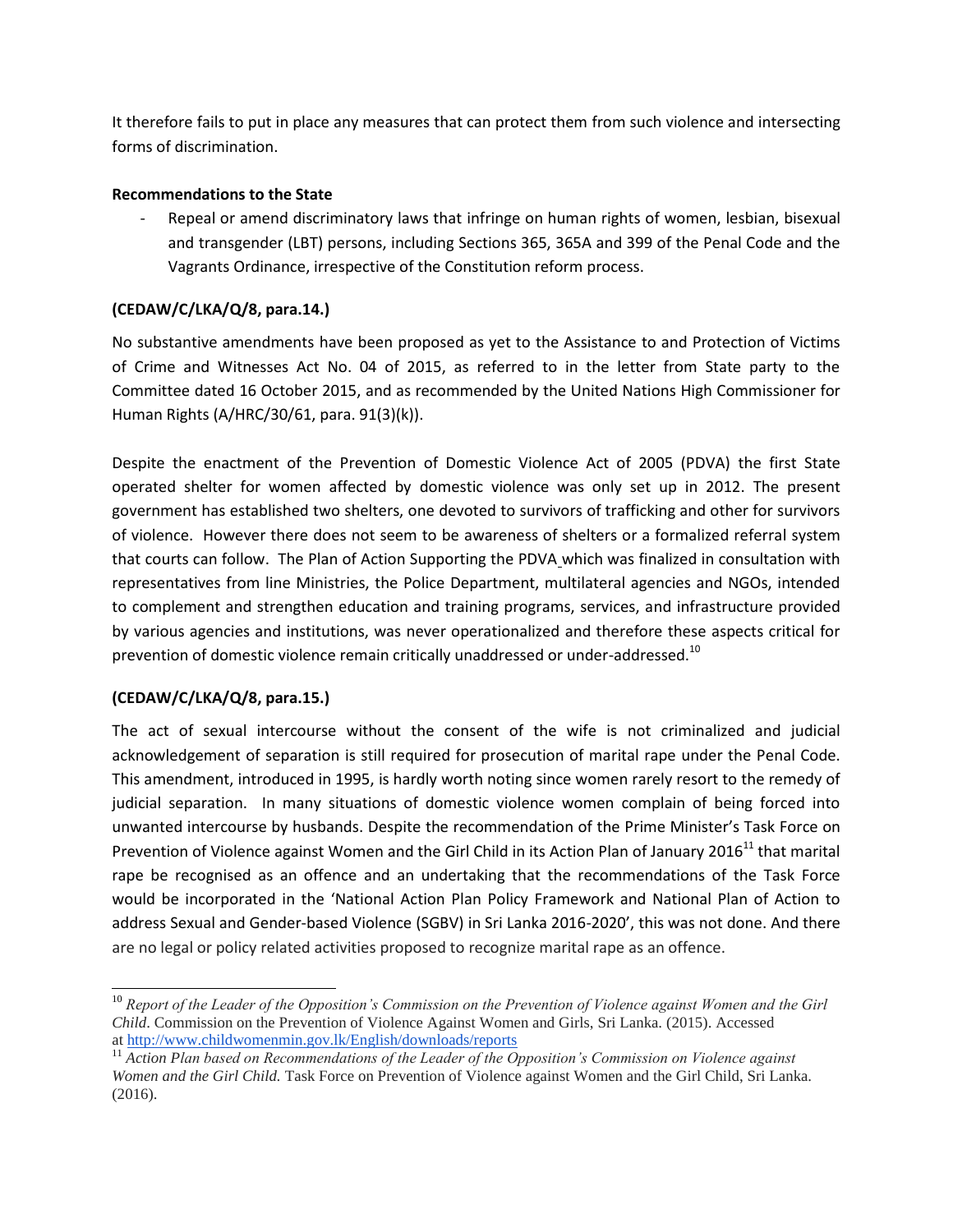### **(CEDAW/C/LKA/Q/8, para.16.)**

The State often fails to take measures to prevent, investigate and punish any violations of the principles enshrined in CEDAW vis-a-vis LBT persons. The continued criminalization of same-sex relations between consenting adults reinforces such discrimination and prevents equal treatment guaranteed by the Constitution of Sri Lanka, despite claims to the contrary by the Sri Lankan State in its 8<sup>th</sup> Periodic Report to CEDAW. The State report is also silent on the discrimination suffered by LBT persons and on the lack of legal protection available to them, indicating that they are among the most marginalised and invisible groups in society. In addition to facing direct discrimination, lesbian, bisexual and transgender (LBT) persons are rarely recognised in policy formulation or legal reform in many key areas such as employment, housing, health services, representation in decision making processes, and access to justice.

There are currently two action plans on addressing questions of gender based violence.

1) Action plan prepared by the Prime Minister's Task Force on Violence against Women based on the recommendations of the Leader of the Opposition's Commission on Violence against Women and the Girl Child which was handed over to the Prime Minister on 23<sup>rd</sup> April 2016.

2) Policy framework and National Plan of Action to address Sexual and Gender based violence in Sri Lanka 2016-2020 released on 16 November 2016.

The Action Plan prepared by the PM's Task Force is organised around the following themes:

-Law and Policy Reform to ensure Substantive Equality and Non-Discrimination

-A Gender Sensitive Justice System which Ensures Protection of Rights of Victims and Accountability of Perpetrators

-Strengthened Responses, Sensitization, Awareness and Education on Violence against Women

-Facilities for the Protection and Support of Survivors of Violence against Women

-Initiatives on Rehabilitation of Perpetrators

#### **Recommendations to the State**

Synchronize these two action plans and prioritize recommendations in a time bound manner. In our view the PM's Task Force recommendations are more focused and provides a basis for a holistic and coordinated response, avoiding the ad hoc and often duplicated interventions that have failed to impact in the past.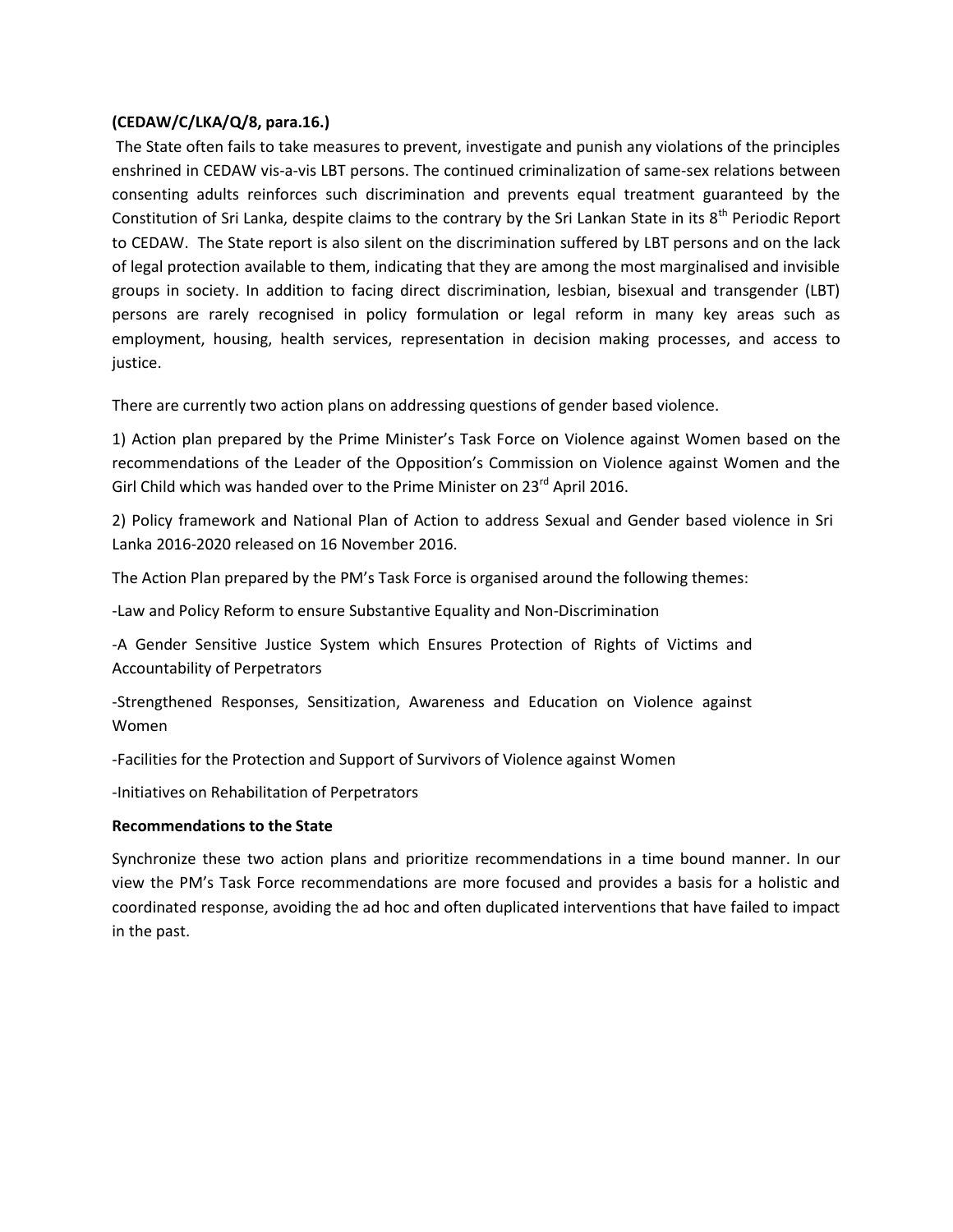### **8. Trafficking and exploitation of prostitution (CEDAW/C/LKA/Q/8, para.17.)**

Sex workers operating on the street, in massage parlours and spas continue to be targeted for arrest under the Vagrants Ordinance and Brothels Ordinance, and though clients are present, only women are arrested. In addition, sex workers continue to be arrested if they are in possession of condoms. Sex workers including transgender persons are particularly vulnerable to police violence and exploitation and the abuse of the Vagrants Ordinance and Brothels Ordinance. Sri Lankan Anti-Trafficking law conflates trafficking for sex exploitation and sex work, denying sex workers the right to choose this trade, and invoke the protection of the law in cases of violence and exploitation. Anti-trafficking laws are also used to harass sex workers when they travel overseas.

The "Policy Framework and National Plan of Action to address Sexual and Gender-based Violence (SGBV) in Sri Lanka 2016-2020" does not discuss sexual and gender based violence against sex workers but proposes several activities under a focus area to prevent commercial sexual exploitation and trafficking of children (p. 30).

### **9. Participation in public and political life and in decision-making (CEDAW/C/LKA/Q/8, para.18.)**

Women continue to be underrepresented and disadvantaged due to historic discrimination in the area of representative politics in Parliament (>6%), Provincial Councils (<4%) and Local Authorities (<2%). As admitted in the State Party report to CEDAW no temporary measures have been introduced (except at the level of Local Authorities) to redress this underrepresentation (CEDAW/C/LKA/CO/7, para. 24) and no promised 'interventions into national policy' have been introduced to accelerate the achievement of substantive equality between women and men in the specific sectors' related to decision making level is political institutions including political parties. Making its report in 2016 on Constitutional Reform, the Public Representations Committee on Electoral Reforms noted that "There were resounding calls for special measures to ensure greater representation of women in political bodies and all other decision making bodies." Women's groups making submissions on Constitutional Reform asked for affirmative action to deal with discrimination broadly but also historic discrimination with regard to women's representation in politics at all levels and also called for electoral reform more broadly. Women felt there must be state responsibility for affirmative action and that such action cannot be considered discretionary. They felt very strongly that there must be state obligation to correct past discrimination and that an entrenched clause must be included in the new constitution. Proposing a Mixed Electoral system of both first past the post FPP) and proportional representation, the PRCCR recommended that "women should account for at least one third of the total candidates nominated to contest FPP seats from each party under the majoritarian system and under the proportional representation system, there should be a closed zippered list, alternating between male and female candidates.

In the meanwhile a mixed electoral system has now been legislated for by the Local Authorities Election Amendment Act No.22 of 2012 for local council elections and a further amendment, the Local Authorities Election Amendment Act No.1 of 2016 will allow for the appointment of 25% women to Local Authorities in order of priority from a closed list of women. This will increase the number of women in Local Authorities from under 100 to approximately 2200 if elections are held under the new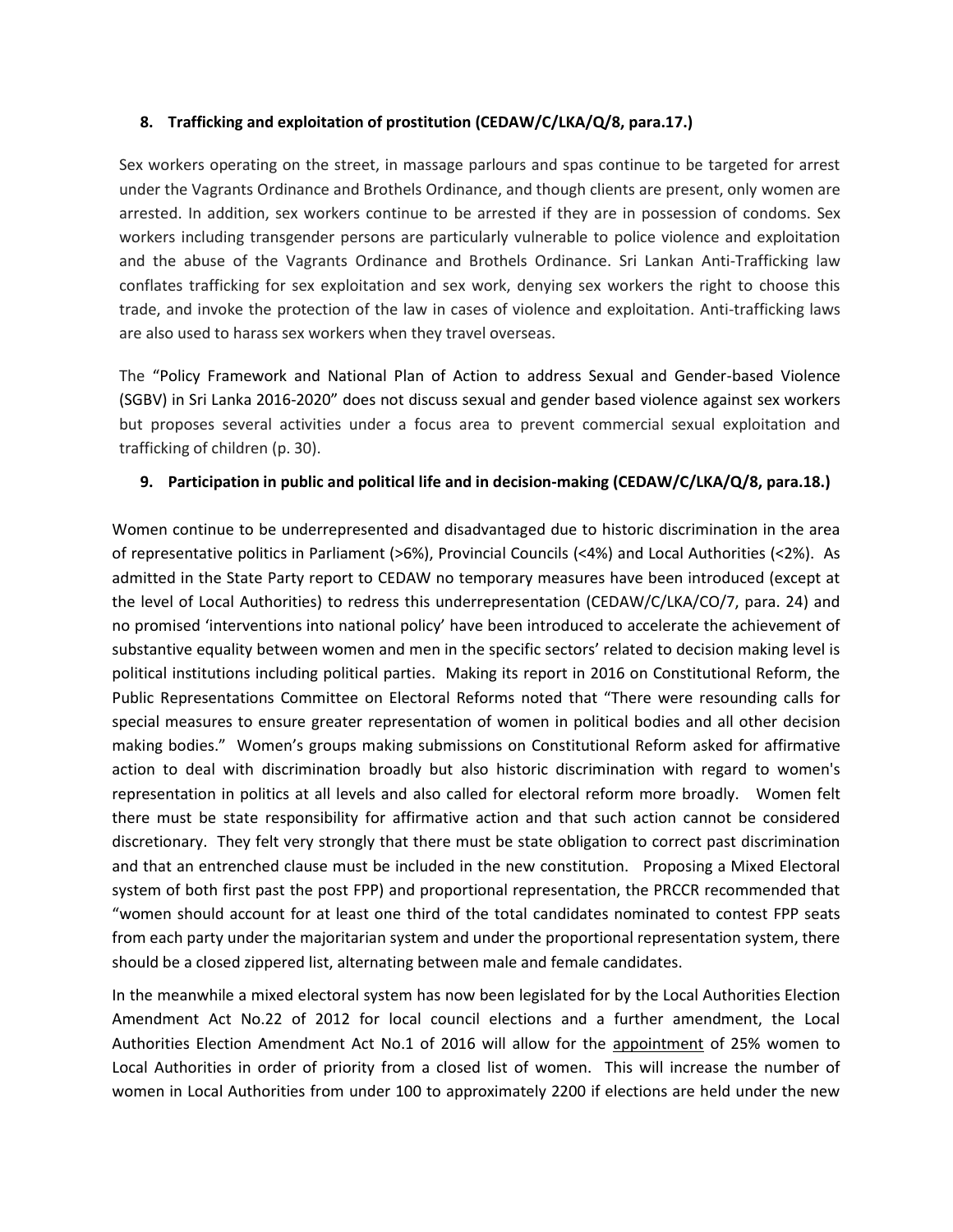system. While we welcome this as an affirmative measure women's groups and women within political parties are also asking that their right to contest elections is protected and that women are guaranteed equitable nominations to contest for FPP seats as well.

### **Recommendations to the State**

- Provide for temporary special measures to ensure a minimum of 25% representation of women in all legislative bodies and government agencies with decision making responsibilities.
- Ensure affirmative action which ensures women's participation in decision making bodies in the private sector.
- Affirmative action which ensures women's participation in all measures and mechanisms connected with transitional justice.

# **10. Migrant Women (CEDAW/C/LKA/Q/8, para.22.)**

### **Bilateral agreements and MoUs**

Bilateral agreements and MoUs between Sri Lanka and host countries are important to ensuring protection of rights, work conditions and social security benefits for migrant workers. However present MoUs mention nothing about protections provided to women migrant workers except protections and rights provided for under existing labour laws of the destination countries.

Bilateral agreements have in general dealt with reducing illegal migration (Italy); MOUs have dealt with hiring of labour under employment permit systems (Korea); regulation of employment process (Malaysia); supervision of employment contracts (Jordan). More specific worker centred MOUs have been signed with the UAE dealing with delays in remuneration and options to change places of employment and Bahrain for health and insurance coverage. Mechanisms to guarantee protections, and assistance given to migrant women seeking redress for exploitation, gender-based violence and abuse perpetrated by their employers remains extremely poor and need to be strengthened.

There is no timeline for the adoption into law of the draft Employment Migration Authority Act, which provides, in article 74, a gender-neutral requirement for Sri Lankans migrating for work to inform the Divisional Secretary about any child under 6 years that they will be leaving behind in Sri Lanka, and to register a guardian for such a child. (A/HRC/29/36/Add.1, para. 67).

### **Family Background Report**

While a Cabinet of Ministers Sub-Committee has been appointed to re-assess the discriminatory practice of the "family background report" for women seeking employment as migrant domestic workers, the Ministry of Foreign Employment Promotion and Welfare circular relating to this matter has not been withdrawn.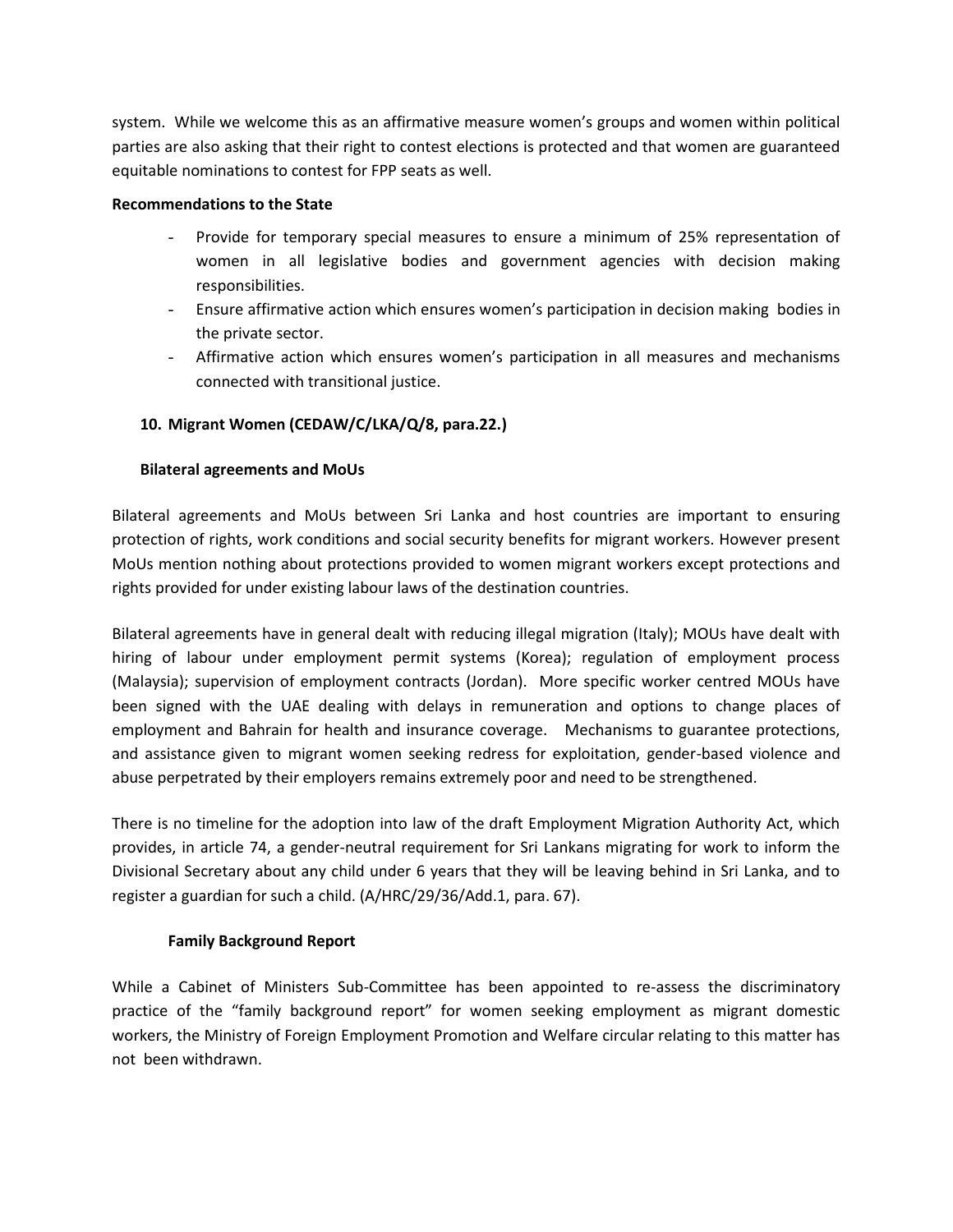The continuation of this practice violates the women's right to non-discrimination on the basis of sex, parental status, and age, and to freedom of movement.

The experience of women's groups at community level indicates that there are differences in the implementation of the FBR due to ambiguous instructions. It's has been temporarily suspended in some districts (Hatton, Nuwara Eliya District)<sup>12</sup>. In other areas, the FBR has been denied to women with teenage daughters or to women with differently abled children. Women are also at the mercy of the Development Officer for Foreign Employment (DOs-FE) tasked with approving the document who thereby exerts unfettered discretion and authority in determining if women get to migrate or not. The practice of the FBR has also provoked irregular migration increasing the vulnerabilities of women migrant workers. In addition, while the DOs-FE was initially appointed to provide guidance and counselling to migrant workers and their families at a decentralized level, their time is now predominantly consumed with the approval of the FBR for potential women migrant workers leading to reports of increased corruption.<sup>13</sup>

# **11. Employment (CEDAW/C/LKA/Q/8, para.19.)**

There has been little progress made in reducing the concentration of women in low-skilled and low-paid jobs. The Department of Census and Statistics (DCS) indicates that in 2015 women comprised 51.8% of Clerical and Clerical Support Workers and 37.1% of those in Elementary Occupations. The Unemployment rate for women has increased from 6.3 in 2013 to 7.2 in 2015. Women's low labour force participation rates are low, below 36.0 for more than a decade, due to the burden of unpaid care work. In 2015 the DCS shows that 61.4% of 5.2 million women categorised as Economically Inactive are engaged in housework, compared to 5.9% out of 1.7 million men who are Economically Inactive.

No formal provisions have been introduced to provide social protection such as paid maternity leave, pensions or unemployment insurance to women working in the informal sector. A National Action Plan on Female Headed Households prepared by the Ministry of Women and Child Affairs; its implementation is yet to be comprehensive and no assessments have been carried out on its effectiveness at this stage. The government has not indicated that it would sign and ratify the ILO Domestic Workers Convention 189, despite much focus on the thousands of Sri Lankan women migrants who are employed as domestic workers overseas.

### **Recommendations to the State**

- Sign and Ratify ILO Convention 189 on Domestic Workers.
- Include Housework as a category of labour in national statistics

 $\overline{a}$ 

 $12$  As at July, 2016

<sup>&</sup>lt;sup>13</sup> Concluding Observations of the Committee on Migrant Workers, reviewing Sri Lanka 2<sup>nd</sup> periodic report on 08 September 2016 (CMW/C/LKA/CO/2.para 24.)